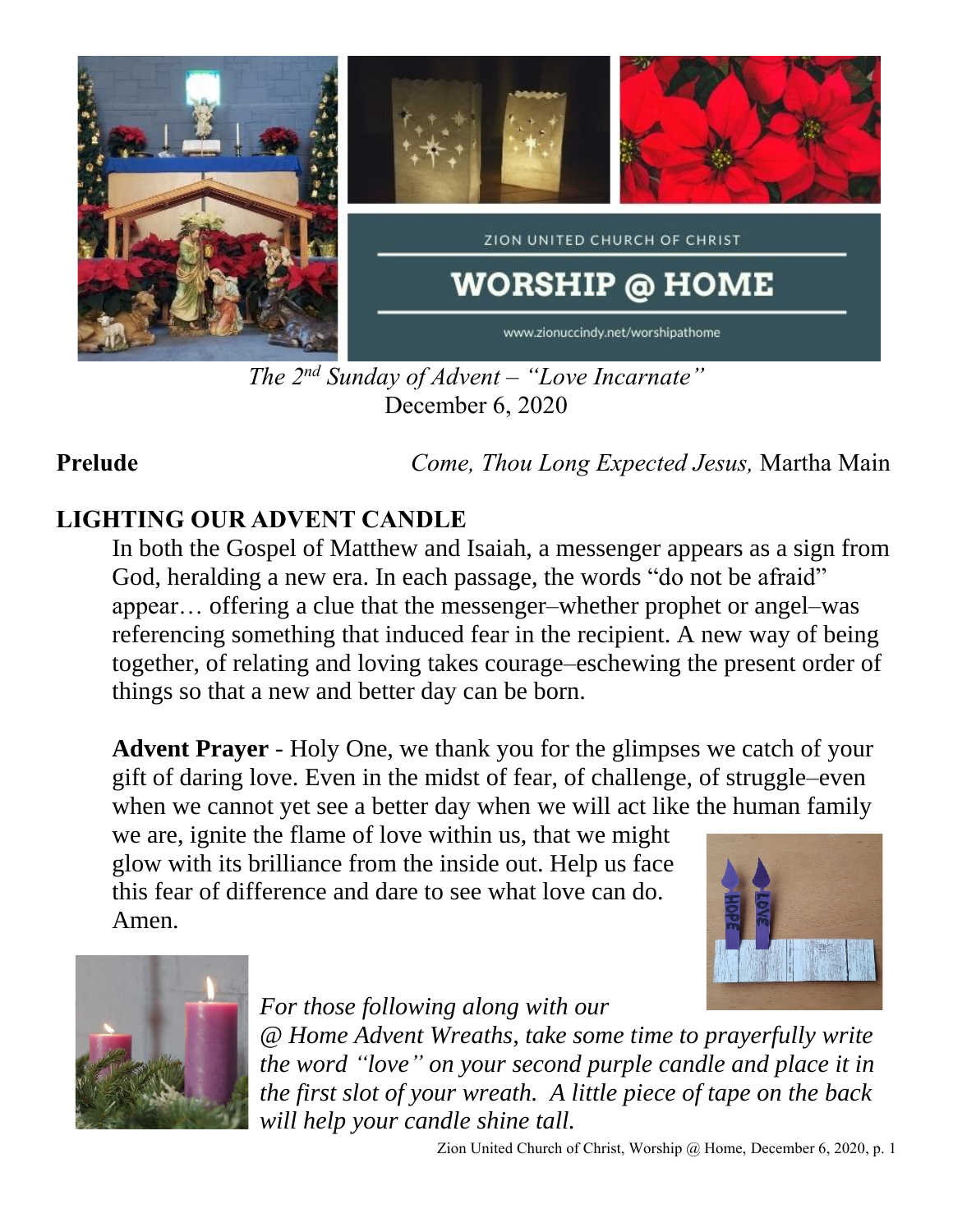#### **A TIME OF PRAYER**

*You are welcome to send prayer requests to Pastor Sarah. Spend a few moments connecting with God and lifting up your prayers.*

## **The Lord's Prayer** (unison)

Our Father, who art in heaven, hallowed be thy name, thy kingdom come, thy will be done, on earth as it is in heaven. Give us this day our daily bread. And forgive us our debts, as we forgive our debtors. And lead us not into temptation, but deliver us from evil. For thine is the kingdom, and the power, and the glory, forever. Amen.

## **WE HEAR GOD'S WORD**

## **Isaiah Reading—***Isaiah 7:1-14 (CEB)*

In the days of Ahaz (Jotham's son and grandson of Judah's King Uzziah), Aram's King Rezin and Israel's King Pekah (Remaliah's son) came up to attack Jerusalem, but they couldn't overpower it.

When the house of David was told that Aram had become allies with Ephraim, their hearts and the hearts of their people shook as the trees of a forest shake when there is a wind. But the Lord said to Isaiah, "Go out to meet Ahaz, you and your son Shear-jashub, at the end of the channel of the Upper Pool, by the road to the field where laundry is washed, and say to him, 'Be careful and stay calm. Don't fear, and don't lose heart over these two pieces of smoking torches, over the burning anger of Rezin, Aram, and Remaliah's son. Aram has planned evil against you with Ephraim and Remaliah's son, saying, "Let's march up against Judah, tear it apart, capture it for ourselves, and install Tabeel's son as its king." But the Lord God says: It won't happen; it won't take place. The chief of Aram is Damascus; the chief of Damascus is Rezin (in sixty-five more years Ephraim will be shattered as a nation); the chief of Ephraim is Samaria; and the chief of Samaria is the son of Remaliah. If you don't believe this, you can't be trusted."

Again the Lord spoke to Ahaz: "Ask a sign from the Lord your God. Make it as deep as the grave or as high as heaven." But Ahaz said, "I won't ask; I won't test the Lord." Then Isaiah said, "Listen, house of David! Isn't it enough for you to be tiresome for people that you are also tiresome before my God? Therefore, the Lord will give you a sign. The young woman is pregnant and is about to give birth to a son, and she will name him Immanuel.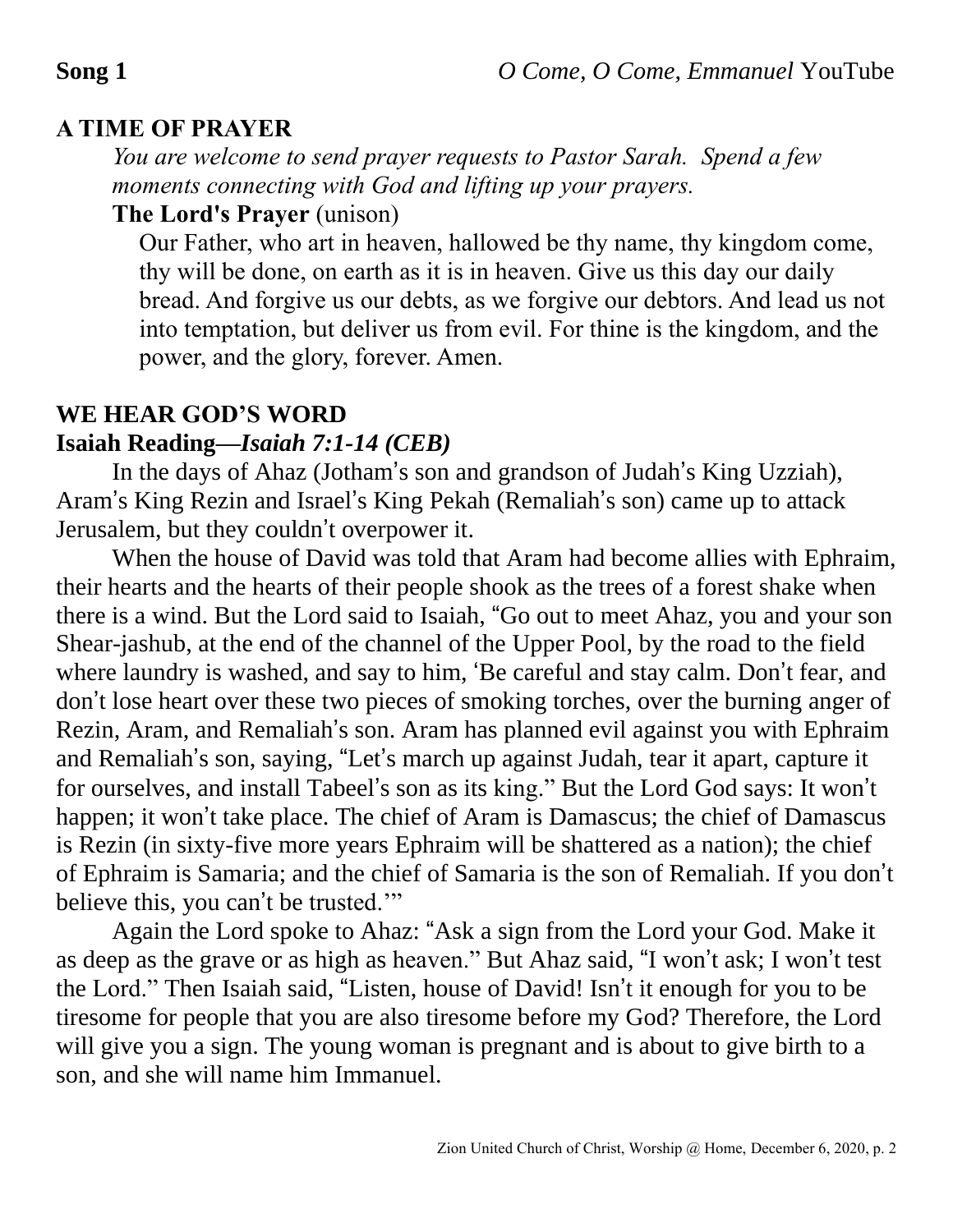## **Gospel Reading—***Matthew 1:1-25 (CEB)*

A record of the ancestors of Jesus Christ, son of David, son of Abraham: *Abraham was the father of Isaac. Isaac was the father of Jacob. Jacob was the father of Judah and his brothers. Judah was the father of Perez and Zerah, whose mother was Tamar. Perez was the father of Hezron. Hezron was the father of Aram. Aram was the father of Amminadab. Amminadab was the father of Nahshon. Nahshon was the father of Salmon. Salmon was the father of Boaz, whose mother was Rahab. Boaz was the father of Obed, whose mother was Ruth. Obed was the father of Jesse. Jesse was the father of David the king. David was the father of Solomon, whose mother had been the wife of Uriah. Solomon was the father of Rehoboam. Rehoboam was the father of Abijah. Abijah was the father of Asaph. Asaph was the father of Jehoshaphat. his brothers. Babylon.*

*Jehoshaphat was the father of Joram. Joram was the father of Uzziah. Uzziah was the father of Jotham. Jotham was the father of Ahaz. Ahaz was the father of Hezekiah. Hezekiah was the father of Manasseh. Manasseh was the father of Amos. Amos was the father of Josiah. Josiah was the father of Jechoniah and This was at the time of the exile to After the exile to Babylon: Jechoniah was the father of Shealtiel. Shealtiel was the father of Zerubbabel. Zerubbabel was the father of Abiud. Abiud was the father of Eliakim. Eliakim was the father of Azor. Azor was the father of Zadok. Zadok was the father of Achim. Achim was the father of Eliud. Eliud was the father of Eleazar. Eleazar was the father of Matthan. Matthan was the father of Jacob.*

Jacob was the father of Joseph, the husband of Mary—of whom Jesus was born, who is called the Christ. So there were fourteen generations from Abraham to David, fourteen generations from David to the exile to Babylon, and fourteen generations from the exile to Babylon to the Christ.

This is how the birth of Jesus Christ took place. When Mary his mother was engaged to Joseph, before they were married, she became pregnant by the Holy Spirit. Joseph her husband was a righteous man. Because he didn't want to humiliate her, he decided to call off their engagement quietly. As he was thinking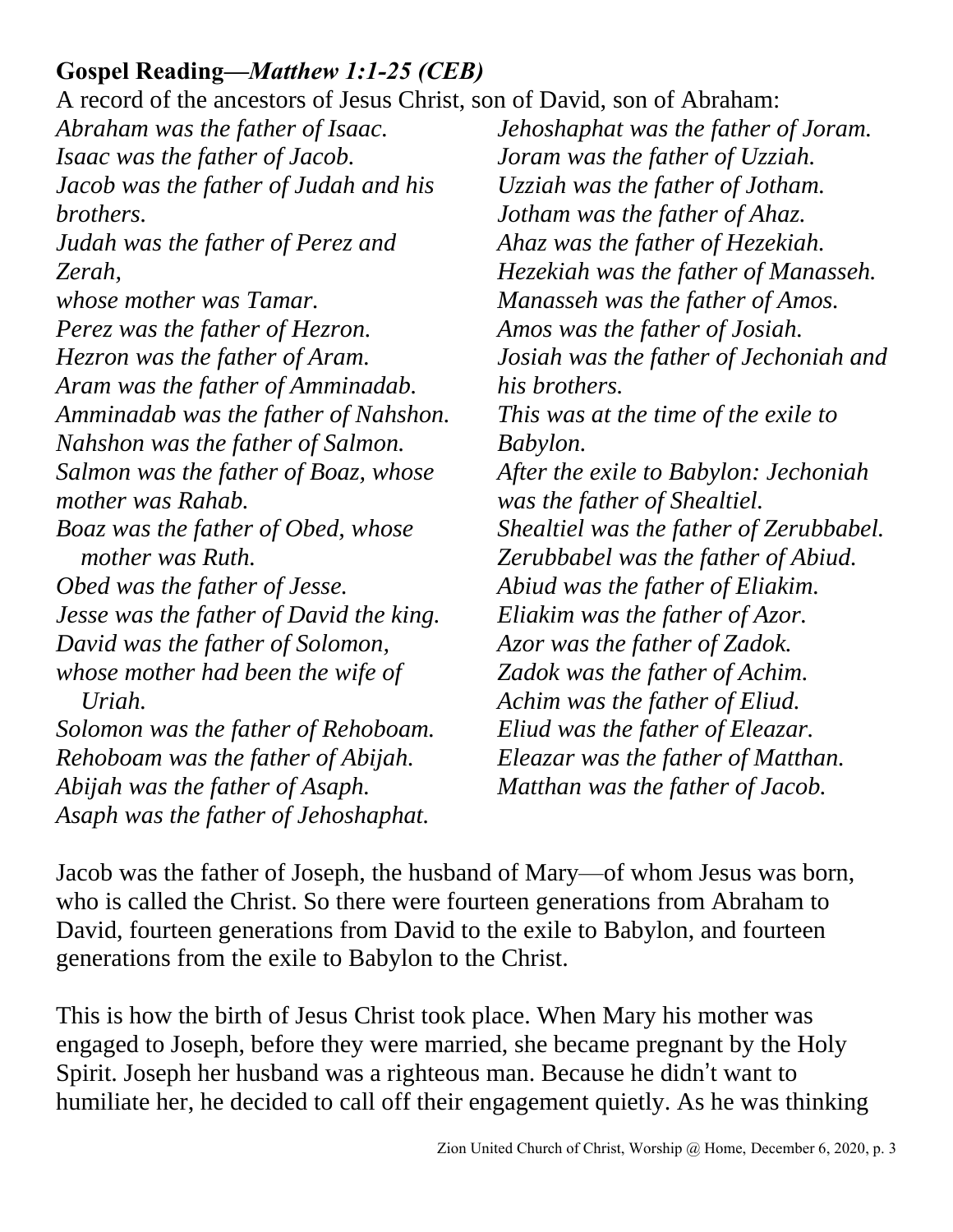about this, an angel from the Lord appeared to him in a dream and said, "Joseph son of David, don't be afraid to take Mary as your wife, because the child she carries was conceived by the Holy Spirit. She will give birth to a son, and you will call him Jesus, because he will save his people from their sins." Now all of this took place so that what the Lord had spoken through the prophet would be fulfilled:

*Look! A virgin will become pregnant and give birth to a son, And they will call him,* Emmanuel. (*Emmanuel* means "God with us.")

When Joseph woke up, he did just as an angel from God commanded and took Mary as his wife. But he didn't have sexual relations with her until she gave birth to a son. Joseph called him Jesus.

#### **Song 2** *Love Came Down at Christmas*, YouTube A poem by Christina Rossetti that was set to an Irish tune, © Public Domain

| Love came down at        | Worship we the Godhead,  | Love shall be our token,   |
|--------------------------|--------------------------|----------------------------|
| Christmas,               | Love Incarnate, Love     | Love be yours and love be  |
| Love all lovely, Love    | Divine,                  | mine,                      |
| Divine,                  | Worship we our Jesus,    | Love to God and all men,   |
| Love was born at         | But wherewith for sacred | Love for plea and gift and |
| Christmas,               | sign?                    | sign.                      |
| Star and Angels gave the |                          |                            |
| sign.                    |                          |                            |

## **MEDITATION** *Love Incarnate*

# **WE RESPOND TO GOD'S WORD WITH OUR GIVING**

Love is an emotion that must be shared. When love is returned we experience belonging, happiness, joy. Jesus said we are to love our neighbor as God loves us. Have you loved your neighbor today? Have you loved God? May these offerings demonstrate our commitment to love others as God loves us.+

You're invited to take out your checkbook in these moments. As you write out your offering, be prayerful with each letter and number. In times such as these, when money becomes tight and our economy is under strain, God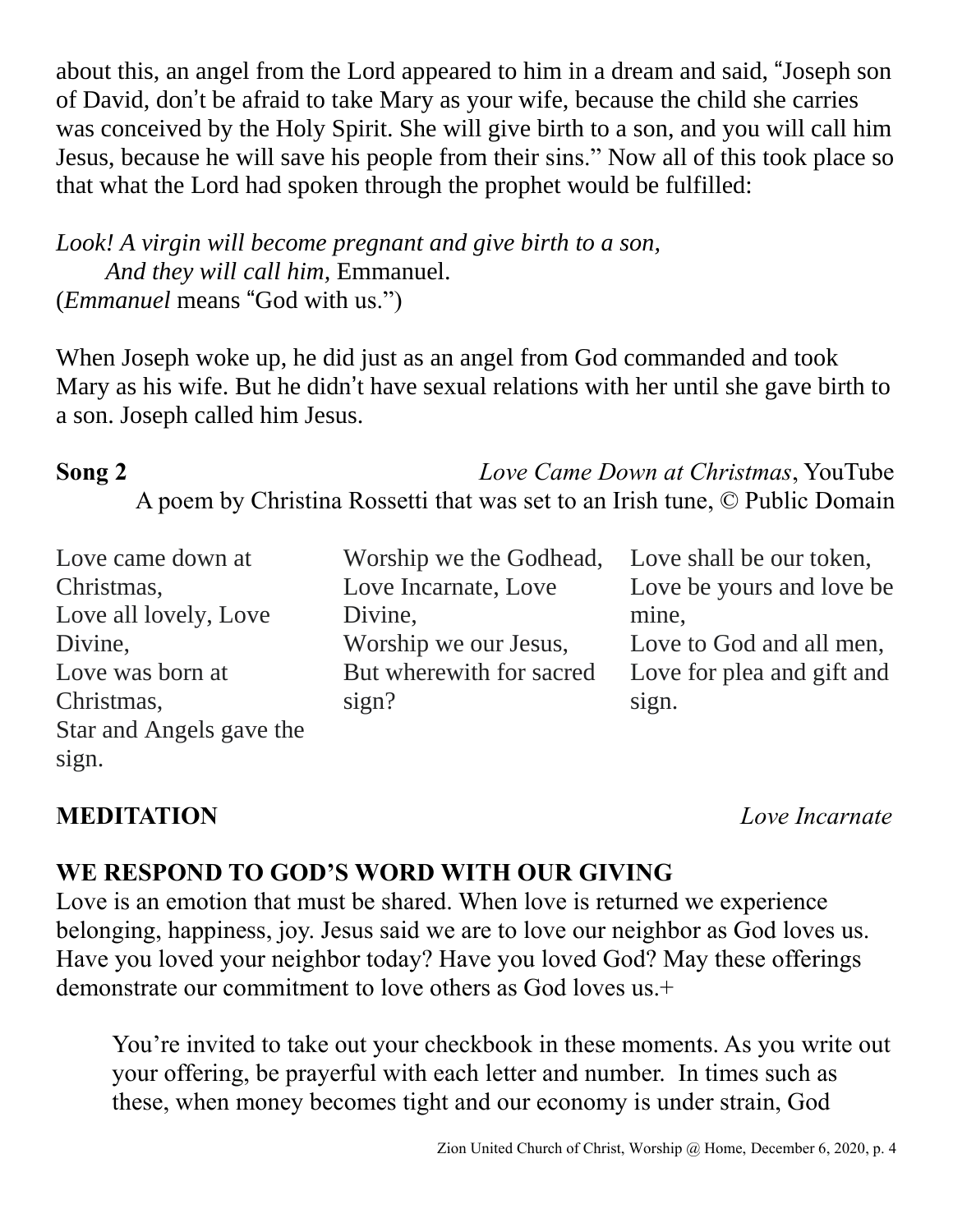invites us to be generous and give what we can. These are gifts we freely give, as we are able and as we are called.

We ask that you please mail in your offerings to our office. Zion United Church of Christ 8916 E. Troy Ave. Indianapolis, IN 46239

You can also submit your offerings on our website through a secure PayPal donation button by using your credit or debit card or a PayPal account. Please know that PayPal receives a 2.2% processing fee and a \$0.30 transaction charge. You are able to set up reoccurring, monthly payments. Check it out on our website at www.zionuccindy.net/donate.

**We Give Thanks** – O Holy God, the love we receive from you is beyond our comprehension. Accept these gifts of love returned to you from grateful hearts. As your love has no limits, may this offering be infinite in compassionate outreach to others. Amen.**+**

## **WE GATHER AT THE TABLE**



**Set Your Place at the Table**—Communion was first celebrated in the homes of those in the early church. Friends and family would gather together to pray, singing songs, and break bread. We carry on that tradition today. Whatever you have on hand to celebrate communion will work just fine, because this ancient ritual is not about what we use for this meal or where we partake of it. Instead, it is about the act of remembrance. So, gather around the table, prepare your place, and remember that Christ is in our midst.

**Our Invitation—** The prophets foretold it: the desert burst into bloom. Angelic messengers delivered news: a priest lost his speech; a young woman found her voice. In this season of Advent, the scriptures revive old stories and bring new understandings. In the face of critics and skeptics, our faith cries out, resilient, like a baby from a manger bed. From that Bethlehem beginning, Jesus, baptized in the Jordan, spent his life serving others that all might know the compassionate attention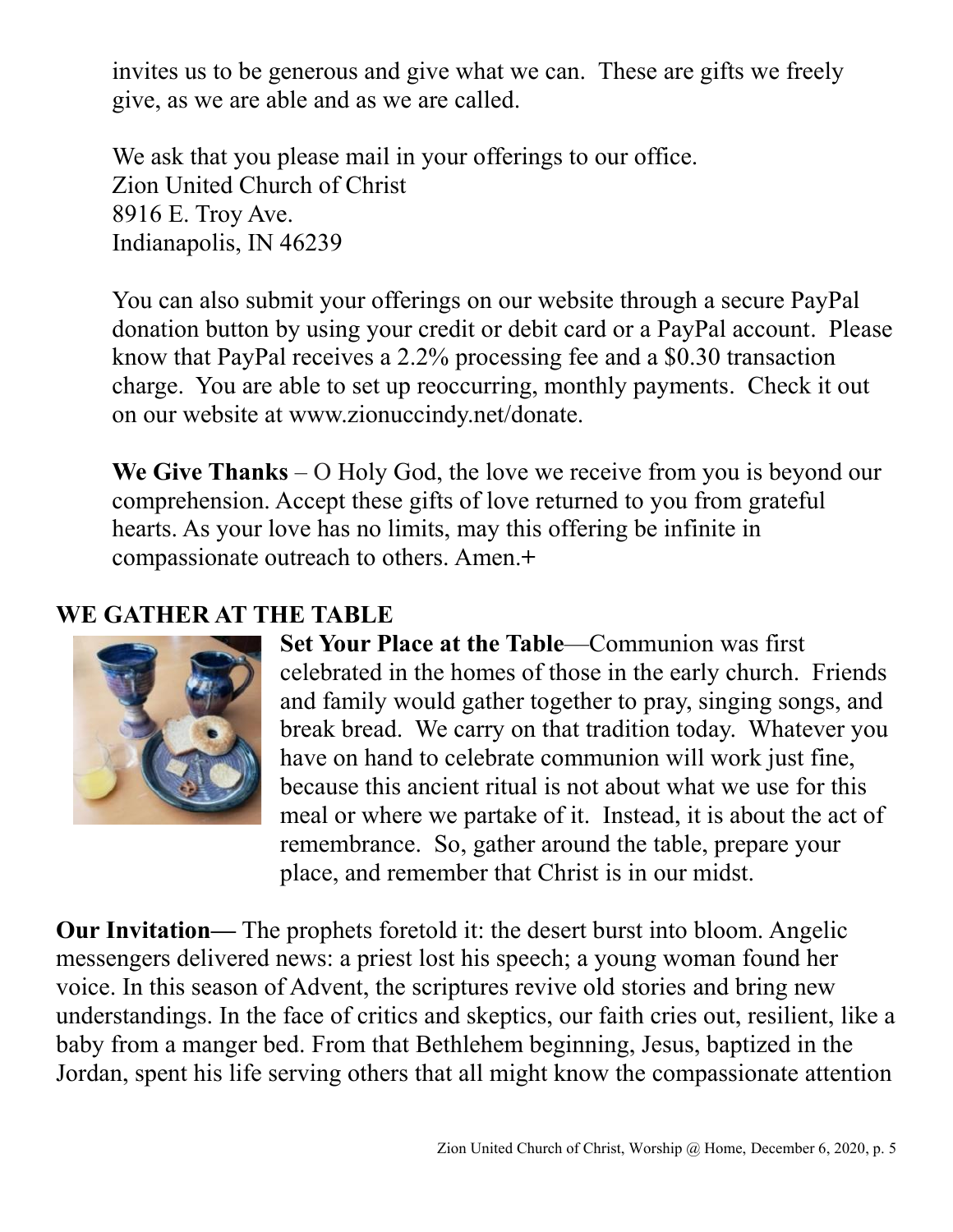of a loving God. Today, Jesus serves us yet again, as we gather at this Table he prepares for us.+

**The Words of Institution**—We remember that on the night of betrayal and desertion, and on the eve of death, Jesus gathered the disciples for the feast of Passover. Jesus took bread, and after giving thanks to God, broke it, and gave it to the disciples, saying: "This is my body which is for you. Do this in remembrance of me." In the same way also the cup, after supper, saying: "This cup is the new covenant in my blood. Do this, as often as you drink it, in remembrance of me." Therefore we proclaim the mystery of our faith.-

**Our Confession**— Faithful God, we know that you are always there to guide us, yet we often make plans without listening to you and discover that our human agendas can drown out our ability to hear your will for us. We repent of these faults and turn to you in love. Forgive our offenses and pardon our sins, that our lives may magnify your holy name forever. Amen.=

**Assurance of Grace—**Siblings in Christ, by the faith of Christ, your sins are forgiven. Blessed be the God of our salvation, whose mercy is everlasting.=

**Blessing Our Meal—** Dear Jesus of Advent, you remain a sacred mystery to us. You have brought Good News for all the people and we will not be afraid, for you are here. We are hungry for your love which surpasses all our understanding; we are thirsty for your spirit that never runs dry. In this meal nourish our souls, feed our minds, quench our deepest longings and forgive our transgressions, that we may glorify you every day of our lives. Pour out your Holy Spirit upon this meal that it might in it we might taste and know the goodness of your love. Amen.+

**We Share the Bread and the Cup**  $-As$  you eat the bread, remember, that God's love became incarnate, Emmanuel, God with us. This is the body of God's incarnate love broken for you. Take and eat. As you drink the cup, remember, "This is the blood of Christ shed for you and the forgiveness of sins." Take and drink.

**We Give Thanks**—Holy Creator, Bread of Life, Everlasting Salvation, a light shines in the night and the night will not over come it. In this meal we have been replenished and strengthened, the light of your love rekindled within. We will be bold to carry this light into the world. Thank you for recharging our batteries and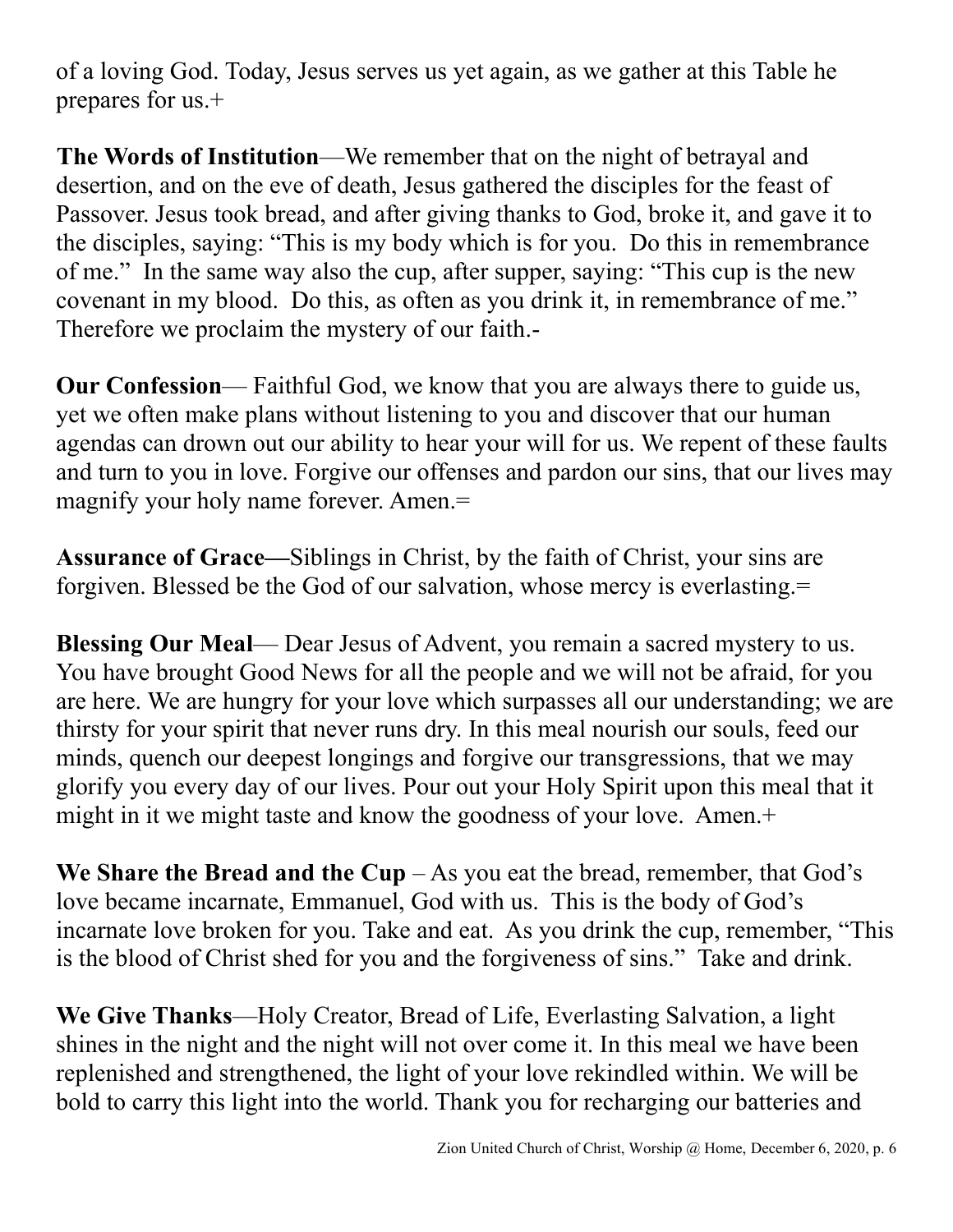reviving your ambient glow within us. You are the power source that never gives out - eternally renewable and sustainable. Thank you God! Thank you Christ! Thank you Spirit! Amen.+

**CAROL OF LOVE** *It Came Upon the Midnight Clear*, Zion Virtual Choir Our Carol of Love was written in 1849 by a Massachusetts Unitarian minister, Rev. Edmund Hamilton Sears. One verse has been left out of several hymnals over the decades since then but the new hymnal, *Glory to God,* restores this powerful verse that refers to the love-song of the angels being drowned out by our warring nature:

> *Yet with the woes of sin and strife the world has suffered long; beneath the angel-strain have rolled two thousand years of wrong; and we at war on earth hear not the love-song which they bring; O hush the noise and cease the strife, and hear the angels sing.*

Let us be reminded that we are to listen to the angel chorus and then join it, raising our voices with the message that love, not hate, is the answer.

## **WE ARE SENT FORTH WITH A BLESSING**

We wait for justice but we do not wait to work for change; We wait for restored health but we do not wait to work to heal; We wait for wholeness but we do not wait to work at binding brokenness; We wait for peace but we do not wait to work to eliminate hatred.

And so, my friends, like bells ringing out the news that God is with us, Emmanuel. And continue to fill the night left by sadness with messages of love. Go into your lives humming the tunes that keep that love alive in you and that spur you on in your work of justice and reconciliation.